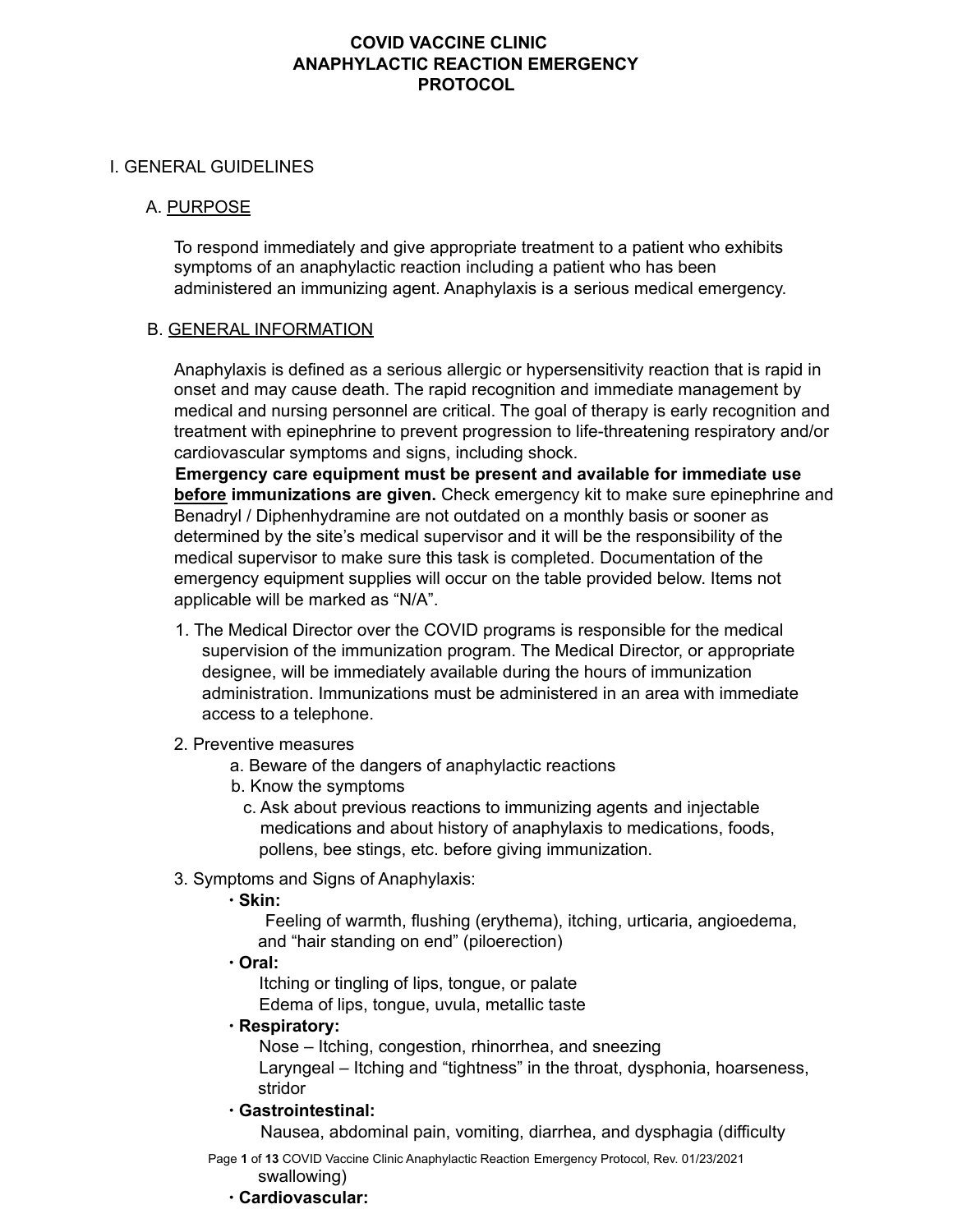Feeling of faintness or dizziness; syncope, altered mental status, chest pain, palpitations, tachycardia, bradycardia or other dysrhythmia, hypotension, tunnel vision, difficulty hearing, urinary or fecal incontinence, and cardiac arrest.

# ∙ **Neurologic:**

Anxiety, apprehension, sense of impending doom, seizures, headache and confusion; young children may have sudden behavioral changes (cling, cry, become irritable, cease to play)

# ∙ **Ocular:**

Periorbital itching, erythema and edema, tearing, and conjunctival erythema ∙ **Other:**

Uterine cramps in women and girls

# C. PRECAUTIONS

- 1. Preparation for all emergencies is impossible, but pre-planning to meet the emergency is essential.
- 2. Check emergency supplies and emergency response role before each clinic.

# D. PERSONNEL

- 1. School Nurse or Nurse Practitioner
- 2. School Physician
- 3. Medical Assistant under the direct supervision of a Nurse Practitioner or Physician
- E. EQUIPMENT (available for immediate use)

All clinical areas where biologicals are to be injected will have emergency medications / equipment on site that will include the following items:

- 1. Aqueous Epinephrine Hydrochloride (Adrenaline) 1:1000 solution (or appropriate doses of Epinephrine auto-injectors - 0.10 mg, 0.15 mg and 0.30 mg each per dose, dependent on patient population served)
- 2. Diphenhydramine Hydrochloride (Benadryl) injectable 50 mg/ml
- 3. Tuberculin (TB) syringe-non retractable (or appropriate available alternative)
- 4. 25 gauge 1" safety glide needle
- 5. Cold packs
- 6. Sphygmomanometer (infant, child, adult and/or large adult cuff as appropriate for population being served)
- 7. Stethoscope
- 8. Disposable vinyl gloves
- 9. Cotton balls
- 10. Alcohol or Alcohol prep pads
- 11. Sharps container

Page **2** of **13** COVID Vaccine Clinic Anaphylactic Reaction Emergency Protocol, Rev. 01/23/2021

II. PROCEDURE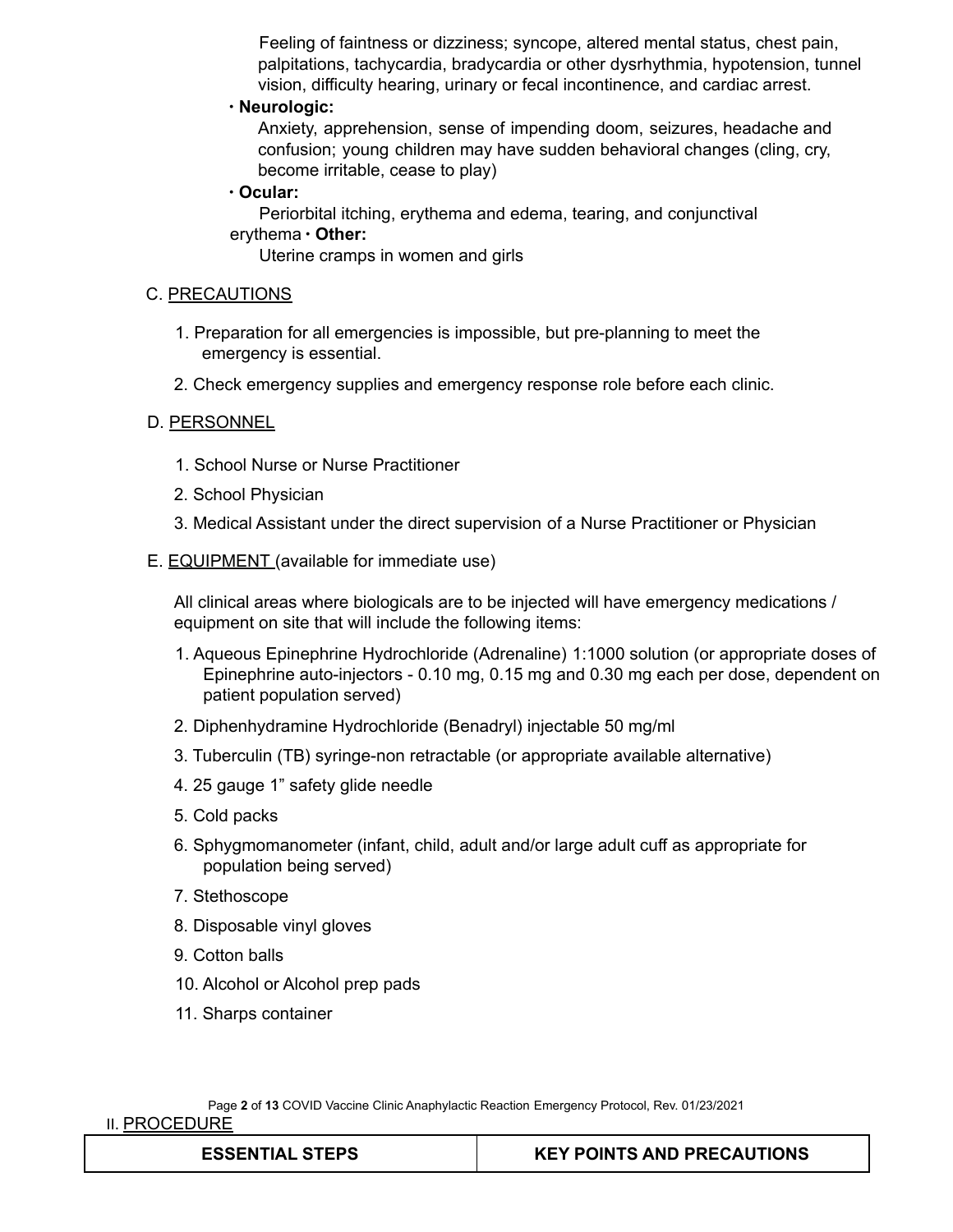| 1. Determine that patient has symptoms<br>of anaphylactic reaction. Call "911".                                                                                                                                                                                    | When in doubt, treat as a serious<br>allergic reaction. CALL<br>PARAMEDICS, AND<br>1) the Medical Director or designee<br>2) the school administrator, and<br>3) parent (as appropriate)<br><b>Never leave patient unattended</b> |  |  |  |  |
|--------------------------------------------------------------------------------------------------------------------------------------------------------------------------------------------------------------------------------------------------------------------|-----------------------------------------------------------------------------------------------------------------------------------------------------------------------------------------------------------------------------------|--|--|--|--|
| 2. Check, monitor and maintain the<br>patient's airway.                                                                                                                                                                                                            | Do not leave patient unattended                                                                                                                                                                                                   |  |  |  |  |
| 3. Lay the patient flat with feet elevated. If<br>dyspneic or vomiting, place the patient semi<br>recumbent with lower extremities elevated.                                                                                                                       | Position vomiting patient to insure patient will<br>not aspirate                                                                                                                                                                  |  |  |  |  |
| 4. Prepare appropriate amount**/dose*** of<br>Epinephrine (Adrenaline 1:1000) (See<br>table below and instructions below) or<br>use 0.10 mg or 0.15 mg or 0.30 mg<br>epinephrine auto-injector, follow<br>manufacturer<br>instructions and skip "a" and "b" below. | If appropriate, cleanse injection site with<br>cotton ball soaked in alcohol or alcohol prep<br>pad.<br>If necessary, secure assistance to immobilize<br>site to be injected.<br>Administer injection <b>INTRAMUSCULARLY</b> ,    |  |  |  |  |
| a. Cleanse top of epinephrine vial<br>with alcohol pad                                                                                                                                                                                                             | (into the mid-outer aspect of the thigh if<br>available). Never administer by intravenous<br>route.                                                                                                                               |  |  |  |  |
| b. Attach 25 gauge 1" needle to TB syringe<br>(or appropriate alternative)                                                                                                                                                                                         | Patient should respond within 5 - 10 minutes.<br>Alert patient to expected response to                                                                                                                                            |  |  |  |  |
| c. Draw up required epinephrine dose<br>into syringe or use appropriate dose<br>auto<br>injector as indicated in Epinephrine<br>Dose Chart below (also Attachment<br>A).                                                                                           | epinephrine (anxiety, headache, fear,<br>palpitations,<br>restlessness, tremor, weakness,<br>dizziness, respiratory difficulty)<br>A second dose of epinephrine may be given in<br>5-15 minutes after the first, if symptoms have |  |  |  |  |
| d. Inject epinephrine dose intramuscularly                                                                                                                                                                                                                         | not subsided, or if response is inadequate<br>and paramedics have not arrived.                                                                                                                                                    |  |  |  |  |
| e. Assess need for second dose of<br>epinephrine in 5-15 minutes                                                                                                                                                                                                   | ******DO NOT ADMINISTER SECOND                                                                                                                                                                                                    |  |  |  |  |
| f. Draw up / administer second dose of<br>epinephrine per Epinephrine Dose Chart<br>below (also Attachment A) if needed.                                                                                                                                           | DOSE OF EPI IN SAME SITE AS FIRST<br>DOSE. IT MAY CAUSE NECROSIS.                                                                                                                                                                 |  |  |  |  |

Page **3** of **13** COVID Vaccine Clinic Anaphylactic Reaction Emergency Protocol, Rev. 01/23/2021

| <b>ESSENTIAL STEPS</b> | <b>KEY POINTS AND PRECAUTIONS</b> |
|------------------------|-----------------------------------|
|------------------------|-----------------------------------|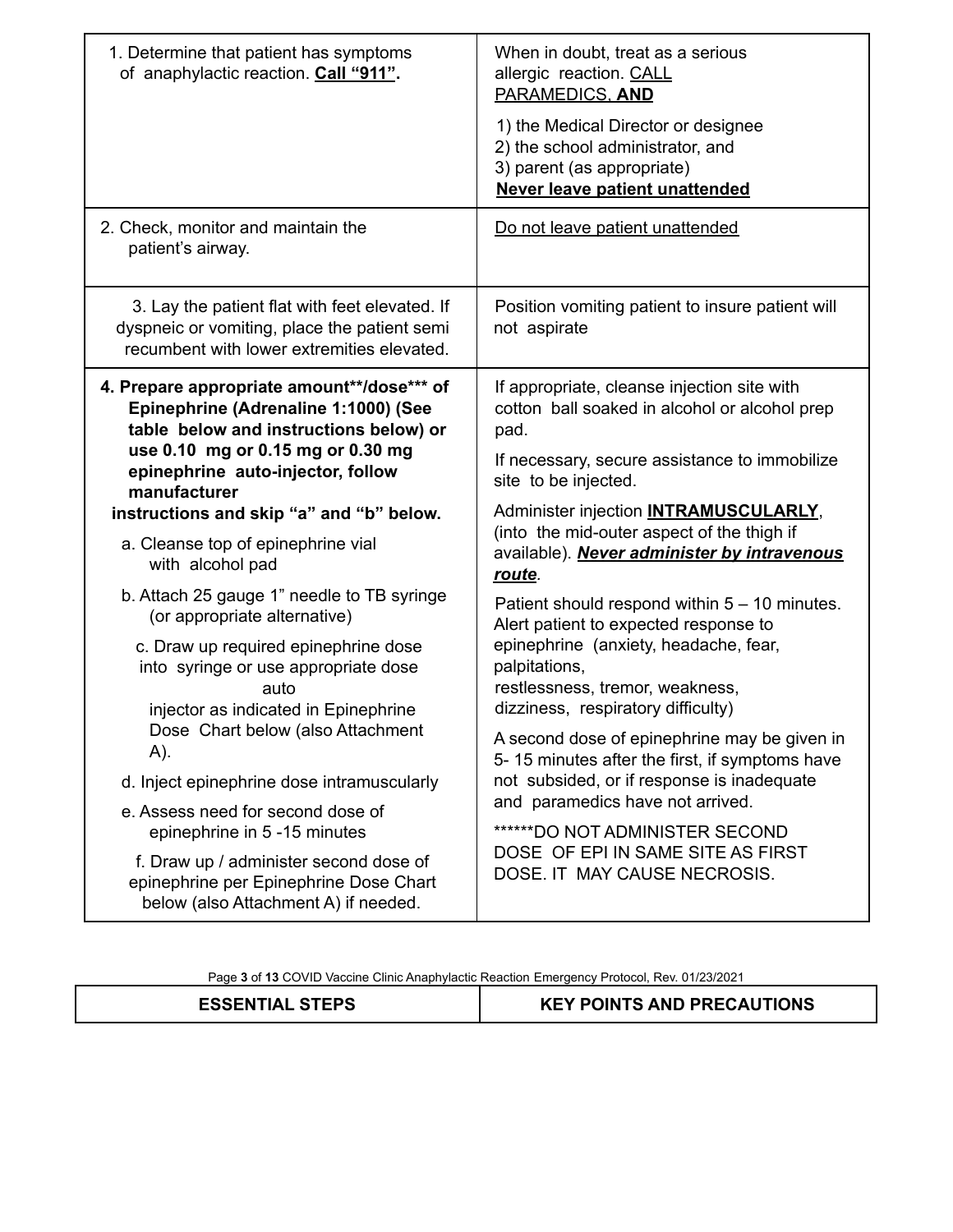| First-Line Treatment: Epinephrine                                                                                                                                                                                                                                                                                                                                                                                          |                                                                                                                            |
|----------------------------------------------------------------------------------------------------------------------------------------------------------------------------------------------------------------------------------------------------------------------------------------------------------------------------------------------------------------------------------------------------------------------------|----------------------------------------------------------------------------------------------------------------------------|
| (recommended dose for epinephrine is 0.01 mg/kg body weight)                                                                                                                                                                                                                                                                                                                                                               | <b>Epinephrine Dose Auto-Injector</b>                                                                                      |
| Weight                                                                                                                                                                                                                                                                                                                                                                                                                     |                                                                                                                            |
| Weight                                                                                                                                                                                                                                                                                                                                                                                                                     |                                                                                                                            |
|                                                                                                                                                                                                                                                                                                                                                                                                                            | 1 mg/ml injectable                                                                                                         |
| <b>Age Group</b>                                                                                                                                                                                                                                                                                                                                                                                                           | Auto-injector                                                                                                              |
| Range (lb.)                                                                                                                                                                                                                                                                                                                                                                                                                |                                                                                                                            |
| Range (kg)*                                                                                                                                                                                                                                                                                                                                                                                                                |                                                                                                                            |
|                                                                                                                                                                                                                                                                                                                                                                                                                            | (1:1000 dilution)<br>(0.10 mg or 0.15 mg                                                                                   |
|                                                                                                                                                                                                                                                                                                                                                                                                                            | Intramuscular                                                                                                              |
|                                                                                                                                                                                                                                                                                                                                                                                                                            | or 0.30 mg per dose)                                                                                                       |
|                                                                                                                                                                                                                                                                                                                                                                                                                            | Minimum dose: 0.05 ml                                                                                                      |
| Infants &<br><b>Children</b>                                                                                                                                                                                                                                                                                                                                                                                               |                                                                                                                            |
| 1 - 6 months 9 - 19 lb. 4 - 8.5 kg 0.05 mL N/A                                                                                                                                                                                                                                                                                                                                                                             |                                                                                                                            |
| 7 - 36 months 20 - 32 lb. 9 - 14.5 kg 0.10 mL 0.10 mg 37 - 59 months 33 - 39 lb. 15 -                                                                                                                                                                                                                                                                                                                                      |                                                                                                                            |
| 17.5 kg 0.15 mL 0.15 mg 5 - 7 years 40 - 56 lb. 18 - 25.5 kg 0.20 - 0.25 mL 0.15 mg 8                                                                                                                                                                                                                                                                                                                                      |                                                                                                                            |
| -10 years 57 - 76 lb. 26 - 34.5 kg 0.25 - 0.30 mL 0.30 mg                                                                                                                                                                                                                                                                                                                                                                  |                                                                                                                            |
| 11 - 12 year 77 - 99 lb. 35 - 45 kg 0.35 - 0.40 mL 0.30 mg Teens /<br>13 years & older 100 + lb. 46 + kg 0.50 mL 0.30 mg Adults                                                                                                                                                                                                                                                                                            |                                                                                                                            |
| <b>Note:</b> If body weight is known, then dosing by weight is preferred. If weight is not<br>known or not readily available, dosing by age is appropriate.<br>*Rounded weight at the 50 <sup>th</sup> percentile for each age range.<br>Maximum dose for children: Dose according to chart, max of 3 injections, 5-15<br>min apart Maximum dose for teens/adults: 0.5ml/injection, max of 3 injections,<br>5-15 min apart |                                                                                                                            |
| 5. Place covered cold pack over vaccine<br>injection site.                                                                                                                                                                                                                                                                                                                                                                 | Have someone else do this if necessary. The<br>cold pack delays absorption of vaccine                                      |
| 6. Monitor vital signs:<br>a. Maintain adequate airway<br>b. Employ CPR if needed                                                                                                                                                                                                                                                                                                                                          | Monitor and record vital signs, including<br>blood pressure and pulse, every 5 minutes.                                    |
| 7. Assess for presence of itching and hives.<br>If present, prepare and administer                                                                                                                                                                                                                                                                                                                                         | Benadryl (50 mg/mL) can be given in addition<br>to epinephrine to relieve itching and hives.                               |
| Diphenhydramine<br>(Benadryl)<br>intramuscularly<br>per Diphenhydramine<br>Dose Chart Below (also Attachment A).                                                                                                                                                                                                                                                                                                           | Administer once <b>INTRAMUSCULARLY</b> (at<br>site other than the epinephrine) according to<br>dosage table. DO NOT REPEAT |

Page **4** of **13** COVID Vaccine Clinic Anaphylactic Reaction Emergency Protocol, Rev. 01/23/2021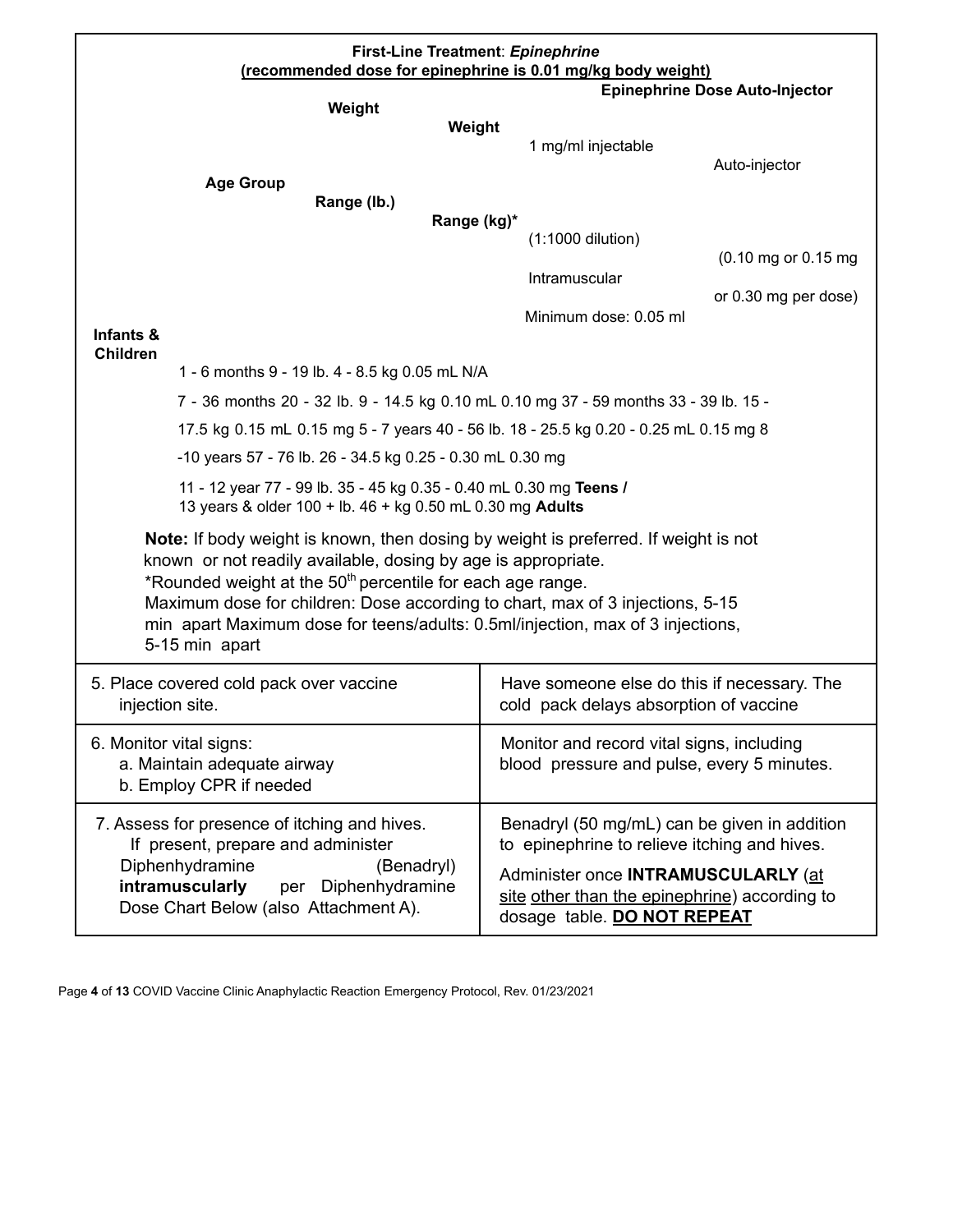| <b>Secondary Treatment Option: Diphenhydramine</b><br>(the recommended dose for the diphenhydramine (Benadryl) is 1-2 mg/kg body                                                                                                                                                                                                                                                                                                                                                                                                                                                                                                                                                                                                                          |                                           |                                                                                                                                                                                                                                         |  |  |  |  |
|-----------------------------------------------------------------------------------------------------------------------------------------------------------------------------------------------------------------------------------------------------------------------------------------------------------------------------------------------------------------------------------------------------------------------------------------------------------------------------------------------------------------------------------------------------------------------------------------------------------------------------------------------------------------------------------------------------------------------------------------------------------|-------------------------------------------|-----------------------------------------------------------------------------------------------------------------------------------------------------------------------------------------------------------------------------------------|--|--|--|--|
|                                                                                                                                                                                                                                                                                                                                                                                                                                                                                                                                                                                                                                                                                                                                                           |                                           | weight) Diphenhydramine Dose                                                                                                                                                                                                            |  |  |  |  |
| Age Group Range of<br>Range of<br>50 mg / ml injectable (IV or IM)<br>Weight (lb)<br>Weight (kg)*<br>Infants<br>7 - 36 months 20 - 32 lb 9 - 14.5 kg 10 mg - 15 mg / dose (0.20 - 0.30 ml)<br>and<br>Children<br>37 - 59 months 33 - 39 lb 15 - 17.5 kg 15 mg - 20 mg / dose (0.30 - 0.40 ml) 5 - 7<br>years 40 - 56 lb 18 - 25.5 kg 20 mg - 25 mg / dose (0.40 - 0.50 ml)<br>8 - 12 year 57 - 99 lb 26 - 45 kg 25-50mg (0.50 ml -1 ml)<br>Teens /<br>13 years & older 100 + lb 46 + kg 50 mg / dose (1.0 ml)<br>Adults<br>Note: If body weight is known, then dosing by weight is preferred. If weight is not known or not<br>readily available, dosing by age is appropriate.<br>*Rounded weight at the 50 <sup>th</sup> percentile for each age range. |                                           |                                                                                                                                                                                                                                         |  |  |  |  |
| Maximum dose for: 1-2 mg/kg. Do not repeat initial dose.<br>**Although commonly used, data supporting the role or effectiveness of second-line treatment options<br>(Benadryl) in the management of anaphylaxis are limited. Hence, these second-line treatments should<br>be considered only as adjunct therapy to epinephrine.                                                                                                                                                                                                                                                                                                                                                                                                                          |                                           |                                                                                                                                                                                                                                         |  |  |  |  |
| 8. Continue to monitor the patient until<br>Observe patient until transferred to hospital.<br>the paramedics arrive or as advised<br>Send/take all appropriate patient emergency<br>information with the patient when transported to<br>by the<br>nearest emergency room. If you used an AED,<br>Medical Director or designee.<br>DO NOT SEND IT TO HOSPITAL WITH<br><b>PARAMEDICS</b>                                                                                                                                                                                                                                                                                                                                                                    |                                           |                                                                                                                                                                                                                                         |  |  |  |  |
|                                                                                                                                                                                                                                                                                                                                                                                                                                                                                                                                                                                                                                                                                                                                                           |                                           | *** If parent or guardian is not present,<br>District personnel must accompany a<br>minor.                                                                                                                                              |  |  |  |  |
|                                                                                                                                                                                                                                                                                                                                                                                                                                                                                                                                                                                                                                                                                                                                                           | 9. Dispose of waste materials.            | "Universal Precautions" requires that all<br>contaminated waste material be double-bagged or<br>bagged in Red Bag, specifically designated for<br>contaminated material. Used needles and syringes<br>are placed into sharp containers. |  |  |  |  |
|                                                                                                                                                                                                                                                                                                                                                                                                                                                                                                                                                                                                                                                                                                                                                           | 10. Remove gloves if used and wash hands. |                                                                                                                                                                                                                                         |  |  |  |  |

Page **5** of **13** COVID Vaccine Clinic Anaphylactic Reaction Emergency Protocol, Rev. 01/23/2021

| <b>ESSENTIAL STEPS</b> | <b>KEY POINTS AND PRECAUTIONS</b> |
|------------------------|-----------------------------------|
|------------------------|-----------------------------------|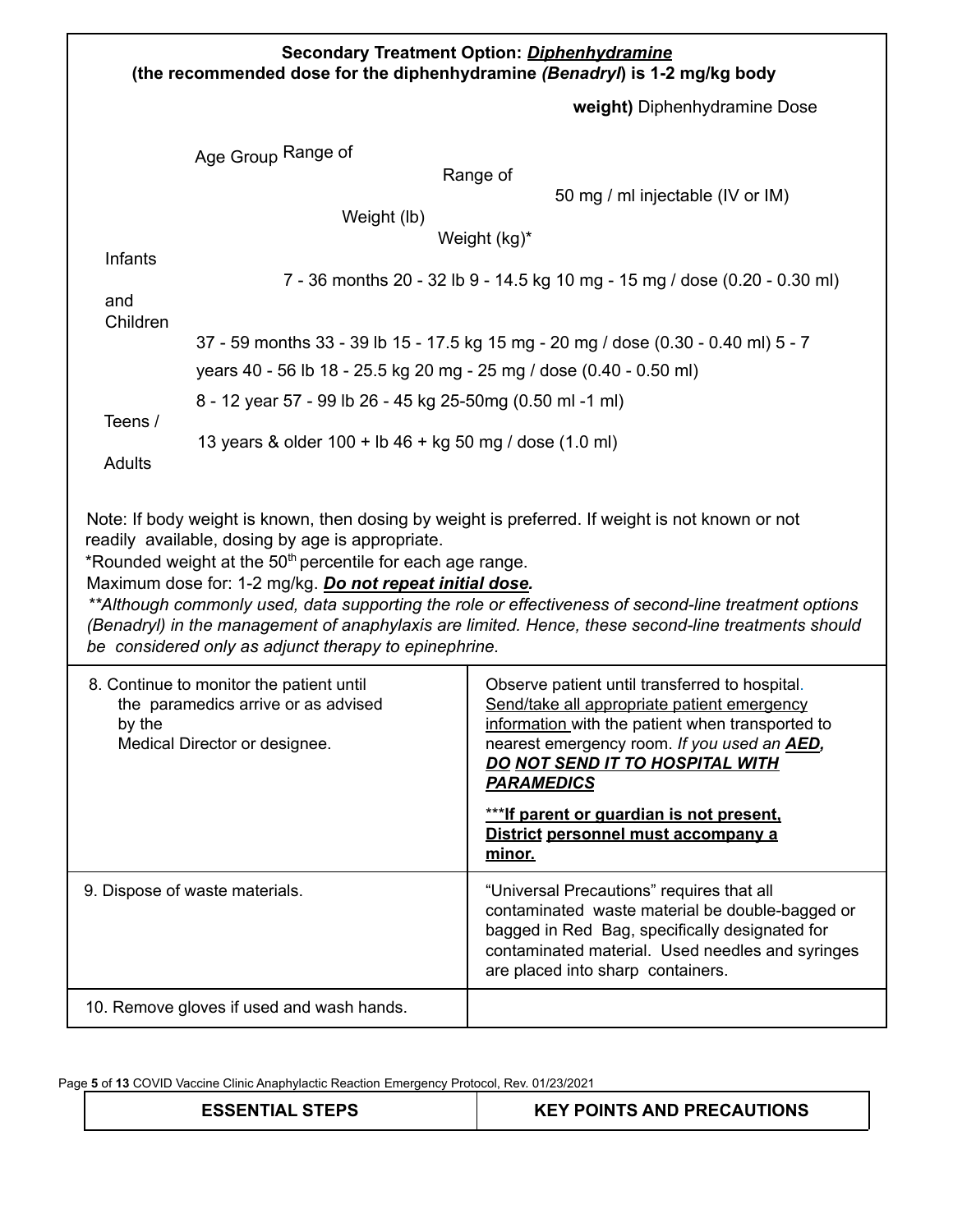| 11. Record procedure for transfer of information<br>onto VAERS.                     | Record the incident in VAERS, including,<br>but not limited to:                                                                                  |  |  |  |  |
|-------------------------------------------------------------------------------------|--------------------------------------------------------------------------------------------------------------------------------------------------|--|--|--|--|
|                                                                                     | a. Date and time of incident.                                                                                                                    |  |  |  |  |
|                                                                                     | b. Symptoms indicating need for<br>initiating anaphylaxis procedures.                                                                            |  |  |  |  |
|                                                                                     | c. Times, dosage, and site of medication given                                                                                                   |  |  |  |  |
|                                                                                     | d. Vital signs. Include all blood pressure<br>readings and times                                                                                 |  |  |  |  |
|                                                                                     | e. Patient's response                                                                                                                            |  |  |  |  |
|                                                                                     | f. Medical Director's or designee's<br>order/notification.                                                                                       |  |  |  |  |
|                                                                                     | g. Time and place patient was transported<br>by paramedics and who accompanied (if<br>applicable, parent, guardian, District<br>personnel, etc.) |  |  |  |  |
| Report an Adverse Event to VAERS<br><b>Online</b> or Report Using a <b>PDF</b> Form | If you need further assistance with reporting<br>VAERS, please email info@VAERS.org<br>to<br>or call 1-800-822-7967.                             |  |  |  |  |

## APPROVED: January 25, 2021 Date

Murray Lappe, MD Medical Director, COVID Vaccine Program

\_\_\_\_\_\_\_\_\_\_\_\_\_\_\_\_\_\_\_\_\_\_\_\_\_\_\_\_\_\_\_\_\_\_\_\_\_\_

Page **6** of **13** COVID Vaccine Clinic Anaphylactic Reaction Emergency Protocol, Rev. 01/23/2021 **REFERENCES**

Boyce JA, Assaad A. Burks AW, et al Guidelines for the Diagnosis and Management of Food Allergy in the United States. Report of the NIAID-Sponsored Expert Panel. Allergy Clin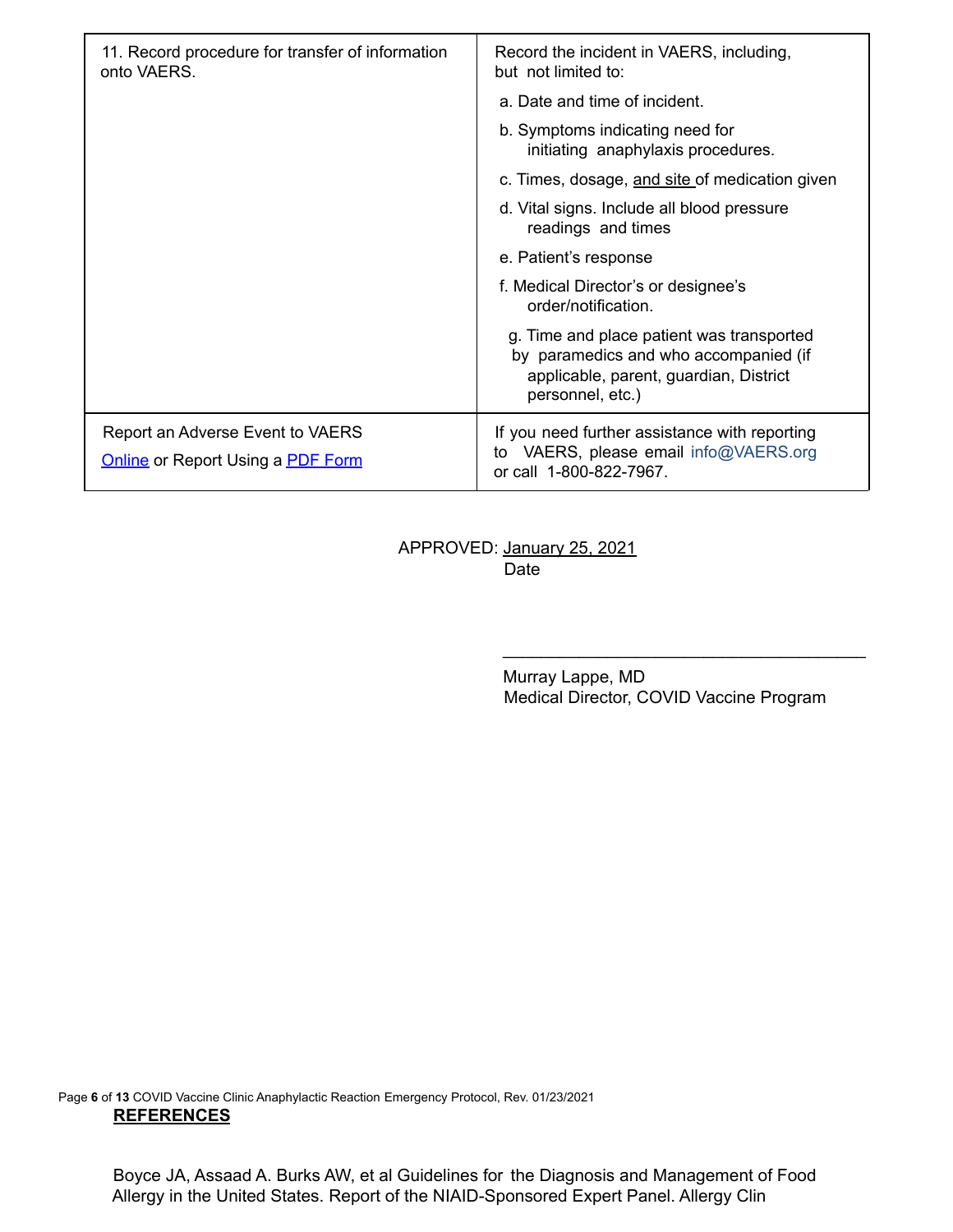Immunol 2010: 126(6):S1-S57

Simons FE, Camargo CA Anaphylaxis Rapid recognition and treatment. In: UpToDate, Bochnew BS (Ed UpToDate: Waltham, MA 2010)

Ronna L Campbell, MD, PhD, John M Kelso, MD, Anaphylaxis: Emergency treatment, in *UptoDate*: Obtained electronically from:

https://www.uptodate.com/contents/image?imageKey=EM%2F58346&topicKey=AL L RG%2F392&search=anaphylaxis&rank=2~150&source=see\_link and https://www.uptodate.com/contents/anaphylaxis-emergency

treatment?search=https:%2F%2Fwww.uptodate.com%2Fcontens%2Fimage%3FimageKe  $\overline{\mathbf{Y}}$ 

%3DEM%252F4242%26topicKey%3DALLRG%25392%26search%3Danaphylaxis%26ran k%3D2~150%26source%3Dsee\_link&source=search\_result&selectedTitle=1~150&usage type=default&display\_rank=1

Campbell, R. & Kelso, J. (June 26, 2020) Anaphylaxis: Emergency treatment [Online] Retrieved from: https://www.uptodate.com/contents/anaphylaxis-emergency treatment?search=anaphylaxis%20children&topicRef=106778&source=see\_link ; Accessed on 10/6/2020

Simons, F. (2015) Anaphylaxis: Rapid recognition and treatment. [Online] Retrieved from: http://www.uptodate.com/contents/anaphylaxis-emergency treatement?search=anaphylaxis%20treatment&source=search\_result&selectedTitle=1~150&u s age\_type=default&display\_rank=1

Dinakar, C. (2012, Dec). Anaphylaxis in children: Current understanding and key issues in diagnosis and treatment. Curr Allergy Asthma Rep, 12(6) 641-649. Retrieved from http://www.ncbi.nlm.nih.gov/pmc/articles/PMC3492692

Sheikh A, ten Broek V, Brown SG, Simons FE. H1-antihistamines for the treatment of anaphylaxis with and without shock. Cochrane Database Syst Rev. 2007:CDC006160 [Pub Med}

REMEDYREPACK INC. (2015, September). Epinephrine: Package insert and label information. Retrieved from http://druginserts.com/lib/rx/meds/epinephrine-10/

http://www.immunize.org/catg.d/p3082a.pdf

Page **7** of **13** COVID Vaccine Clinic Anaphylactic Reaction Emergency Protocol, Rev. 01/23/2021

# **Attachment A**

# **Medical Management of Vaccine Reactions in Children and Teens/Adults**

For your convenience, approximate dosages based on weight and age are provided in the charts below. Please confirm that you are administering the correct dose for your patient.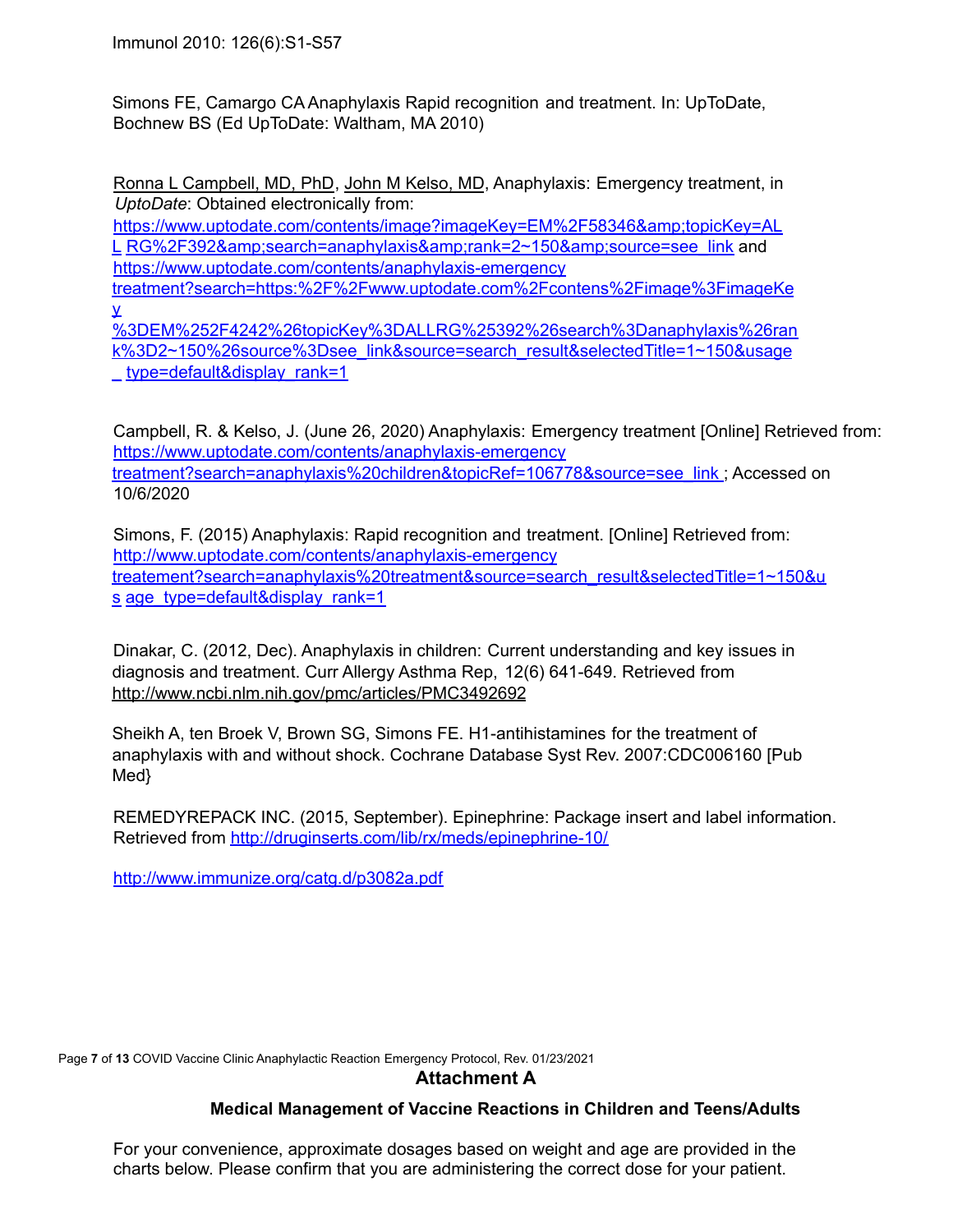|                           | First-Line Treatment: Epinephrine (recommended dose for epinephrine is 0.01 mg/kg body weight) |                            |               |                                                                                          |                                                                  |  |  |  |  |
|---------------------------|------------------------------------------------------------------------------------------------|----------------------------|---------------|------------------------------------------------------------------------------------------|------------------------------------------------------------------|--|--|--|--|
| <b>Infants</b>            | <b>Age Group</b>                                                                               | Weight                     | Weight        | <b>Epinephrine Dose</b>                                                                  | Auto-Injector                                                    |  |  |  |  |
| &<br><b>Childr</b><br>en. |                                                                                                | Range (lb.)<br>Range (kg)* |               | 1 mg/ml injectable<br>(1:1000 dilution)<br><b>Intramuscular</b><br>Minimum dose: 0.05 ml | Auto-injector<br>(0.10 mg or 0.15)<br>mg or 0.30 mg<br>per dose) |  |  |  |  |
|                           | $1 - 6$ months                                                                                 | $9 - 19$ lb.               | $4 - 8.5$ kg  | $0.05$ mL                                                                                | N/A                                                              |  |  |  |  |
|                           | $7 - 36$ months                                                                                | $20 - 32$ lb.              | $9 - 14.5$ kg | $0.10$ mL                                                                                | $0.10$ mg                                                        |  |  |  |  |
|                           | $37 - 59$ months                                                                               | $33 - 39$ lb.              | 15 - 17.5 kg  | $0.15$ mL                                                                                | $0.15$ mg                                                        |  |  |  |  |
|                           | $5 - 7$ years                                                                                  | $40 - 56$ lb.              | 18 - 25.5 kg  | $0.20 - 0.25$ mL                                                                         | $0.15$ mg                                                        |  |  |  |  |
|                           | 8 - 10 years                                                                                   | 57 - 76 lb.                | 26 - 34.5 kg  | $0.25 - 0.30$ mL                                                                         | $0.30$ mg                                                        |  |  |  |  |
| Teens/<br><b>Adults</b>   | 11 - 12 year                                                                                   | 77 - 99 lb.                | 35 - 45 kg    | $0.35 - 0.40$ mL                                                                         | $0.30$ mg                                                        |  |  |  |  |
|                           | 13 years &<br>older                                                                            | $100 + lb.$                | $46 + kg$     | $0.50$ mL                                                                                | $0.30$ mg                                                        |  |  |  |  |

**Note:** If body weight is known, then dosing by weight is preferred. If weight is not known or not readily available, dosing by age is appropriate.

\*Rounded weight at the  $50<sup>th</sup>$  percentile for each age range.

Maximum dose for children: Dose according to chart, max of 3 injections, 5-15 min apart Maximum dose for teens/adults: 0.5ml/injection, max of 3 injections, 5-15 min apart

| <b>Secondary Treatment Option: Diphenhydramine</b><br>(recommended dose for the diphenhydramine (Benadryl) is 1-2 mg/kg body weight) |                  |                               |              |                                |  |  |  |  |
|--------------------------------------------------------------------------------------------------------------------------------------|------------------|-------------------------------|--------------|--------------------------------|--|--|--|--|
| <b>Infants</b><br>and                                                                                                                | <b>Age Group</b> | Weight                        | Weight       | <b>Diphenhydramine Dose</b>    |  |  |  |  |
| <b>Children</b>                                                                                                                      |                  | Range (kg)*<br>Range (lb.)    |              | 50 mg/mL injectable (IV or IM) |  |  |  |  |
|                                                                                                                                      | 7 - 36 months    | $20 - 32$ lb.                 | 9 - 14.5 kg  | 10 mg - 20 mg (0.20 - 0.30 ml) |  |  |  |  |
|                                                                                                                                      | 37 - 59 months   | $33 - 39$ lb.<br>15 - 17.5 kg |              | 15 mg - 30 mg (0.30 - 0.40 ml) |  |  |  |  |
|                                                                                                                                      | $5 - 7$ years    | $40 - 56$ lb.                 | 18 - 25.5 kg | 20 mg - 30 mg (0.40 - 0.50 ml) |  |  |  |  |
| <b>Teens/Adult</b>                                                                                                                   | 8 - 12 year      | 57 - 99 lb.                   | 26 - 45 kg   | 30 mg (0.50 ml)                |  |  |  |  |
| s                                                                                                                                    | 13 years & older | $100 + lb.$                   | $46 + kg$    | 50 mg (1.0 ml)                 |  |  |  |  |

**Note:** If body weight is known, then dosing by weight is preferred. If weight is not known or not readily available, dosing by age is appropriate.

\*Rounded weight at the  $50<sup>th</sup>$  percentile for each age range.

Maximum dose: 1-2 mg/kg. *Do not repeat initial dose.*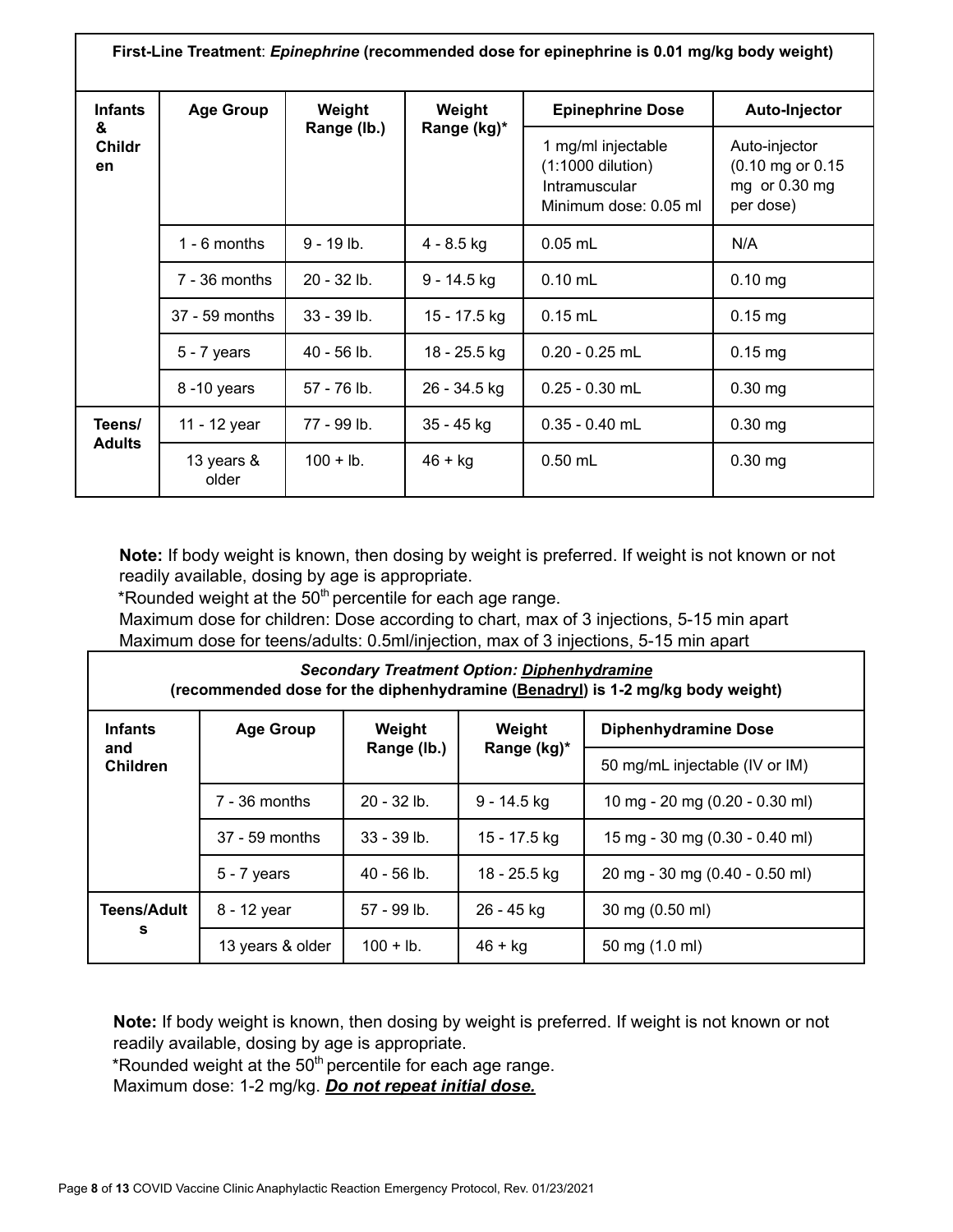# **LEFT**

# **BLANK**

# **INTENTIONALLY**

Page **9** of **13** COVID Vaccine Clinic Anaphylactic Reaction Emergency Protocol, Rev. 01/23/2021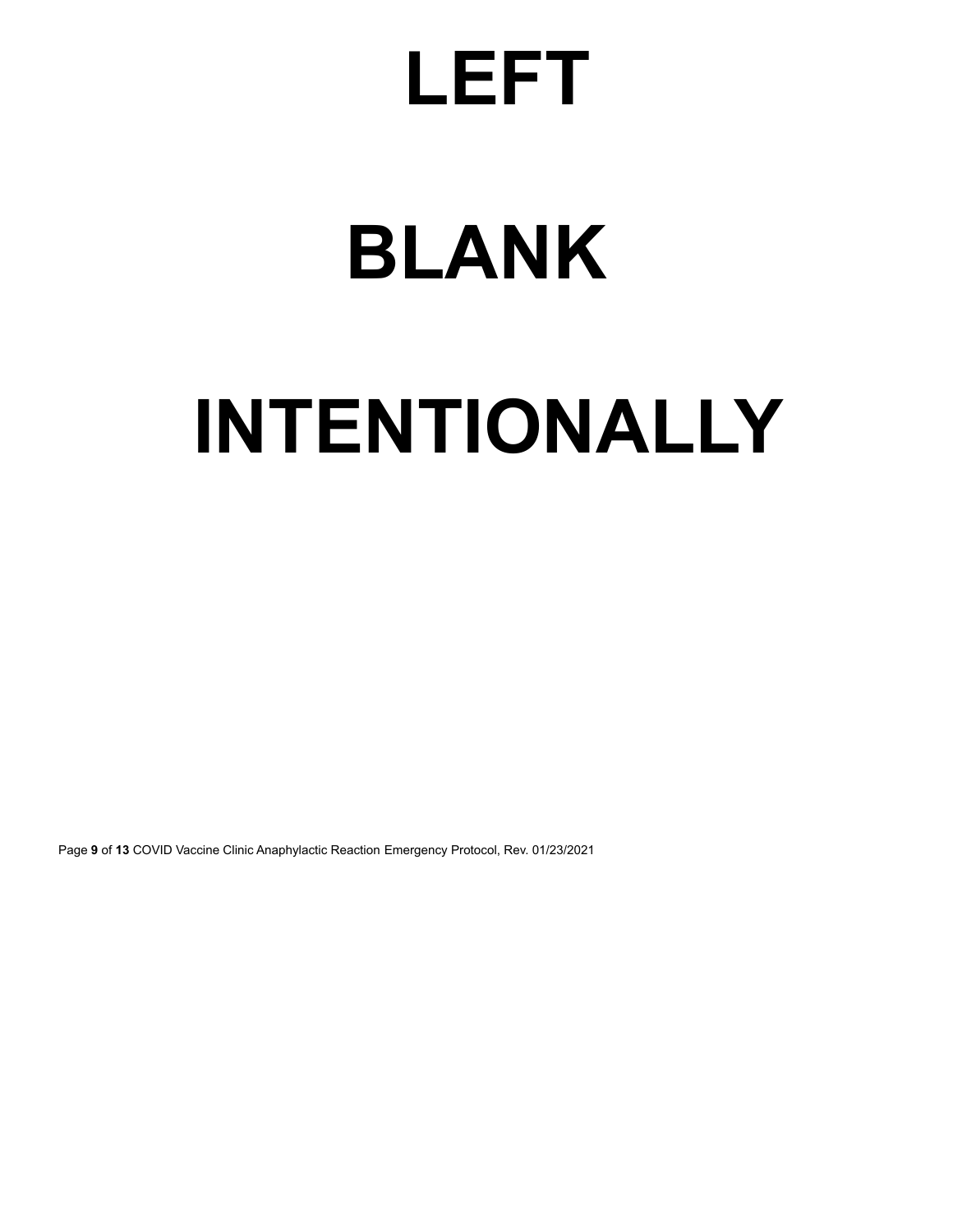|                                         | Vaccine Adverse Event Reporting System                                                                                                                                                       | www.vaers.hhs.gov                                                                        |                                                                                                       |                                                         | Adverse events are possible reactions or problems that occur during or after vaccination. |                                                    | items 2, 3, 4, 5, 6, 17, 18 and 21 are ESSENTIAL and should be completed.<br>Patient identity is kept confidential. Instructions are provided on the last two pages. |                  |
|-----------------------------------------|----------------------------------------------------------------------------------------------------------------------------------------------------------------------------------------------|------------------------------------------------------------------------------------------|-------------------------------------------------------------------------------------------------------|---------------------------------------------------------|-------------------------------------------------------------------------------------------|----------------------------------------------------|----------------------------------------------------------------------------------------------------------------------------------------------------------------------|------------------|
|                                         |                                                                                                                                                                                              | INFORMATION ABOUT THE PATIENT WHO RECEIVED THE VACCINE (Use Continuation Page if needed) |                                                                                                       |                                                         |                                                                                           |                                                    |                                                                                                                                                                      |                  |
| 1. Patient name: thrst)                 |                                                                                                                                                                                              | (last)                                                                                   |                                                                                                       |                                                         |                                                                                           |                                                    | 9. Prescriptions, over-the-counter medications, dietary supplements, or                                                                                              |                  |
| Street address:                         |                                                                                                                                                                                              |                                                                                          |                                                                                                       | herbal remedies being taken at the time of vaccination: |                                                                                           |                                                    |                                                                                                                                                                      |                  |
| City:                                   | State:                                                                                                                                                                                       | County:                                                                                  |                                                                                                       |                                                         |                                                                                           |                                                    |                                                                                                                                                                      |                  |
| ZIP pode:                               | Phone: (                                                                                                                                                                                     | Email:                                                                                   |                                                                                                       |                                                         | 10. Allergies to medications, food, or other products:                                    |                                                    |                                                                                                                                                                      |                  |
| 2. Date of birth: Inmiddiwyyl           |                                                                                                                                                                                              | fft 3. Sex: □ Male                                                                       | Female Divisionary                                                                                    |                                                         |                                                                                           |                                                    |                                                                                                                                                                      |                  |
|                                         | 4. Date and time of vaccination: (mn(dd/yyyy)                                                                                                                                                | 曲<br>Time                                                                                | 嘂<br>hhomm                                                                                            |                                                         |                                                                                           |                                                    | 11. Other illnesses at the time of vaccination and up to one month prior:                                                                                            |                  |
|                                         | 5. Date and time adverse event started: (mm/dd/yyyy)                                                                                                                                         | MillTime                                                                                 | 嘂<br>Microm                                                                                           |                                                         |                                                                                           |                                                    |                                                                                                                                                                      |                  |
| 6. Age at vaccination:                  | Tears<br>Months                                                                                                                                                                              | 7. Today's date: (mm/dd/www)                                                             | 曲                                                                                                     |                                                         | 12. Chronic or long-standing health conditions:                                           |                                                    |                                                                                                                                                                      |                  |
|                                         | B. Pregnant at time of vaccination?: $\square$ Yes<br>(If yes, describe the event, any pregnancy complications, and estimated due date if known in item 18)                                  | $\Box$ No<br>Unknown                                                                     |                                                                                                       |                                                         |                                                                                           |                                                    |                                                                                                                                                                      |                  |
|                                         | INFORMATION ABOUT THE PERSON COMPLETING THIS FORM                                                                                                                                            |                                                                                          |                                                                                                       |                                                         |                                                                                           |                                                    | INFORMATION ABOUT THE FACILITY WHERE VACCINE WAS CIVEN                                                                                                               |                  |
| 13. Farm completed by: Insmet           |                                                                                                                                                                                              |                                                                                          | 15. Facility/clinic name:                                                                             |                                                         |                                                                                           |                                                    | 16. Type of facility: (Check and                                                                                                                                     |                  |
|                                         | Relation to patient: □ Healthcare professional/staff □ Patient lyoursell)                                                                                                                    |                                                                                          |                                                                                                       |                                                         |                                                                                           |                                                    | Doctor's office, urgent care, or hospital                                                                                                                            |                  |
|                                         | Parent/guardianicaregiver                                                                                                                                                                    | $\Box$ Other:                                                                            | Fax: (                                                                                                |                                                         |                                                                                           |                                                    | Pharmacy or store                                                                                                                                                    |                  |
| Street address:                         |                                                                                                                                                                                              | □ Check if same as item 1                                                                | Street address:                                                                                       |                                                         | $\Box$ Check if some as item 13                                                           |                                                    | Workglace clinic                                                                                                                                                     |                  |
| City:                                   | State:                                                                                                                                                                                       | ZIP code:                                                                                |                                                                                                       |                                                         |                                                                                           |                                                    | Public health clinic                                                                                                                                                 |                  |
| Phone: (                                | Email:                                                                                                                                                                                       |                                                                                          |                                                                                                       |                                                         |                                                                                           |                                                    | Nursing home or senior living facility                                                                                                                               |                  |
| 14. Best dector healthcare              | Name:                                                                                                                                                                                        |                                                                                          | City:                                                                                                 |                                                         |                                                                                           | □                                                  | School or student health clinic                                                                                                                                      |                  |
| professional to contact                 | Phone: (                                                                                                                                                                                     | Ext:                                                                                     | <b>State:</b>                                                                                         |                                                         | ZIP code:                                                                                 | Other:<br>□                                        |                                                                                                                                                                      |                  |
| about the adverse event:                |                                                                                                                                                                                              |                                                                                          | Phone: I                                                                                              |                                                         |                                                                                           | Unknown                                            |                                                                                                                                                                      |                  |
|                                         |                                                                                                                                                                                              | WHICH VACCINES WERE GIVEN? WHAT HAPPENED TO THE PATIENT?                                 |                                                                                                       |                                                         |                                                                                           |                                                    |                                                                                                                                                                      |                  |
|                                         | 17. Enter all vaccines given on the date listed in item 4: (Route is HOW vaccine was given, Body site is WHERE vaccine was given)                                                            |                                                                                          |                                                                                                       |                                                         |                                                                                           |                                                    | Use Continuation Page if needed                                                                                                                                      | Dose number      |
| Vaccine (type and brand name)<br>select |                                                                                                                                                                                              | Manufacturer                                                                             |                                                                                                       | Lot number                                              | Route                                                                                     |                                                    | Body site                                                                                                                                                            | in series        |
| select                                  |                                                                                                                                                                                              |                                                                                          |                                                                                                       |                                                         | select<br>salact                                                                          |                                                    | se le ct<br>salact                                                                                                                                                   | select<br>select |
| select<br>select                        |                                                                                                                                                                                              |                                                                                          |                                                                                                       |                                                         | <b>salect</b><br>select                                                                   |                                                    | select<br>select                                                                                                                                                     | select<br>select |
|                                         | 18. Describe the adverse event(s), treatment, and outcome(s), if any: (syngtons, siges, time course, etc.)                                                                                   |                                                                                          |                                                                                                       |                                                         | Emergency room/department or urgent care<br>Hospitalization: Number of days if known)     |                                                    | 21. Result or outcome of adverse event(s); (Check all that apply)<br>Doctor or other healthcare professional office(clinic visit                                     |                  |
|                                         |                                                                                                                                                                                              |                                                                                          |                                                                                                       |                                                         | Hospital name:<br>City:<br>Prolongation of existing hospitalization                       | (vaccine received during existing bospitalization) | State:                                                                                                                                                               |                  |
|                                         |                                                                                                                                                                                              |                                                                                          | Use Continuation Page if reeded   [ Life threatening illness (inmediate risk of death from the event) |                                                         |                                                                                           |                                                    |                                                                                                                                                                      |                  |
|                                         | 19. Medical tests and laboratory results related to the adverse event(s): (include dates)                                                                                                    |                                                                                          |                                                                                                       |                                                         | Disability or permanent damage                                                            |                                                    |                                                                                                                                                                      |                  |
|                                         |                                                                                                                                                                                              |                                                                                          |                                                                                                       |                                                         | $\Box$ Patient died - Date of death: (mn/délyyyy)                                         |                                                    |                                                                                                                                                                      |                  |
|                                         | 20. Has the patient recovered from the adverse event(s)?: $\Box$ Yes                                                                                                                         | □ No                                                                                     | Use Continuation Page if needed<br>Unicrown                                                           |                                                         | Congenital anomaly or birth defect<br>None of the above                                   |                                                    |                                                                                                                                                                      |                  |
|                                         |                                                                                                                                                                                              |                                                                                          |                                                                                                       |                                                         |                                                                                           |                                                    |                                                                                                                                                                      |                  |
| Vaccine (type and brand name)           | 22. Any other vaccines received within one month prior to the date listed in item 4:                                                                                                         | Menufacturer                                                                             | ADDITIONAL INFORMATION<br>Let number                                                                  |                                                         | Route                                                                                     | Use Continuation Page if needed<br>Body site       | Dose number<br>in series                                                                                                                                             | Date<br>Eilven   |
|                                         |                                                                                                                                                                                              |                                                                                          |                                                                                                       |                                                         | select                                                                                    | select                                             | select                                                                                                                                                               |                  |
| select<br>relect                        | 23. Has the patient over had an adverse event following any provious vaccine?: (If yes, describe adverse event, patient age at vaccination, vaccination dates, vaccine type, and brand name) |                                                                                          |                                                                                                       |                                                         | select                                                                                    | select                                             | select                                                                                                                                                               |                  |
| $\Box$ Yes<br>24. Patient's race:       | American Indian or Alaska Native                                                                                                                                                             | □ Asian                                                                                  |                                                                                                       |                                                         | □ Black or African American                                                               |                                                    | $\Box$ No<br>□ Native Hawaian or Other Pacific Islander                                                                                                              |                  |
|                                         | □ White<br>25. Patient's ethnicity: □ Hispanic or Latino                                                                                                                                     | Unknown<br>Not Hispanic or Latino                                                        | $\Box$ Other:<br>□ Unknown                                                                            |                                                         | 26. Immuniz, proj. report number: Blealth Dept use only)                                  |                                                    |                                                                                                                                                                      |                  |
| (Check all that apply)                  |                                                                                                                                                                                              |                                                                                          |                                                                                                       |                                                         |                                                                                           |                                                    |                                                                                                                                                                      | □ Unknown        |
|                                         | 27. Status at vaccination: □ Active duty □ Reserve □ National Buard □ Beneficiary □ Other:                                                                                                   | COMPLETE ONLY FOR U.S. MILITARY/DEPARTMENT OF DEFENSE (DoD) RELATED REPORTS              |                                                                                                       |                                                         |                                                                                           |                                                    | 28. Vaccinated at Military(DoD site: □ Yes                                                                                                                           | $\Box$ No        |

Page **10** of **13** COVID Vaccine Clinic Anaphylactic Reaction Emergency Protocol, Rev. 01/23/2021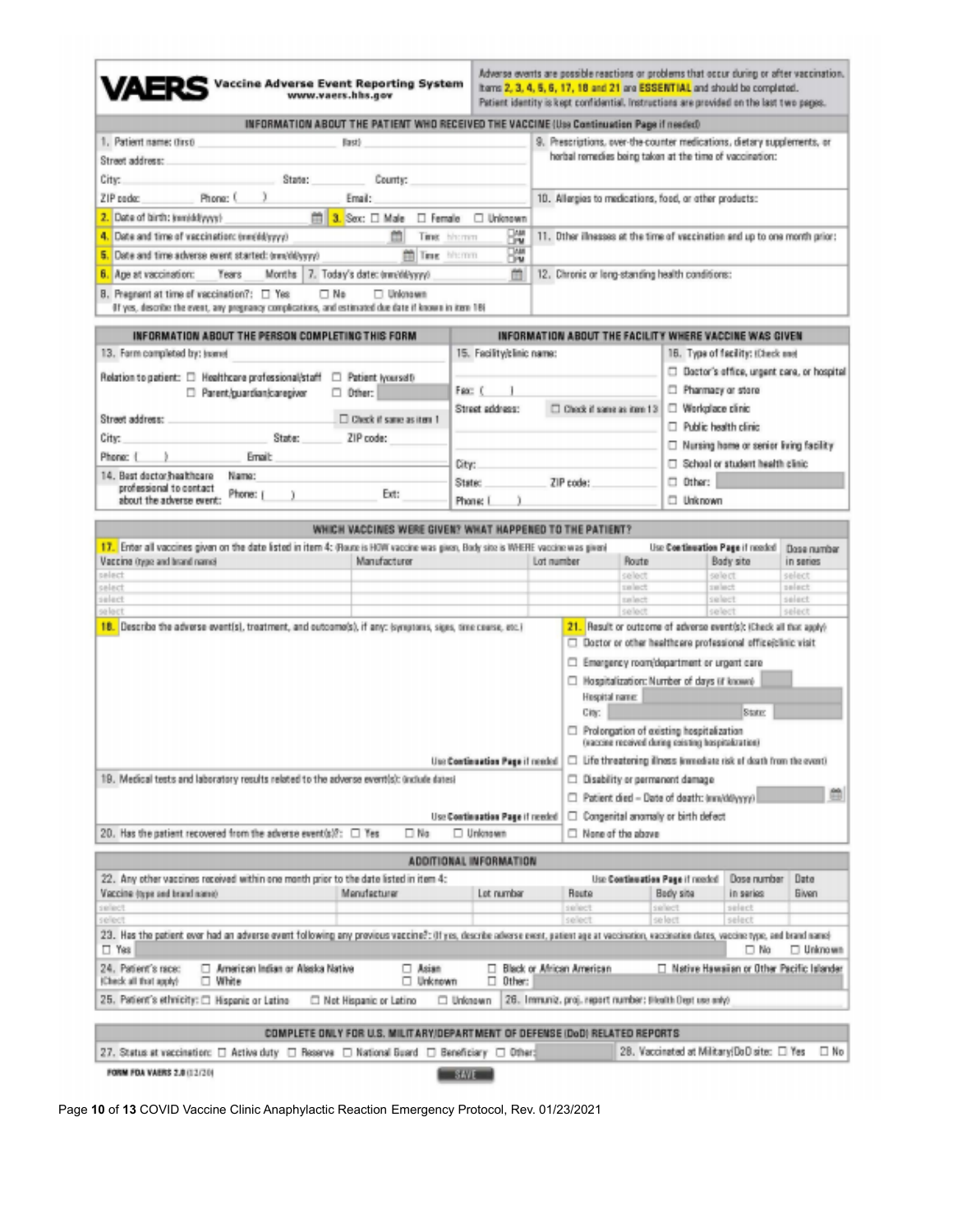### COMPLETING THE VACCINE ADVERSE EVENT REPORTING SYSTEM (VAERS) FORM

### **GENERAL INSTRUCTIONS**

- . Submit this form electronically using the Internet. For instructions, visit www.vaers.hhs.gov/uploadfile(.
- . If you are unable to submit this form electronically, you may fax it to VAERS at 1-877-721-0366.
- . If you need additional help submitting a report you may call the VAERS toll-free information line at 1-800-822-7967, or send an email to info@vaers.org.
- . Fill out the VAERS form as completely as possible and use the Continuation Page if needed. Use a separate VAERS form for each individual patient.
- . If you do not know exact numbers, dates, or times, please provide your best guess. You may leave these spaces blank if you are not comfortable quessing.
- . You can get specific information on the vaccine and vaccine lot number by contacting the facility or clinic where the vaccine was administered.
- \* Please report all significant adverse events that occur after vaccination of adults and children, even if you are not sure whether the vaccine caused the adverse event.
- . Healthcare professionals should refer to the VAERS Table of Reportable Events at www.vaers.hhs.gov/reportable.html for the list of adverse events that must be reported by law (42 USC 300aa-25).
- . Healthcare professionals treating a patient for a suspected vaccine adverse event may need to contact the person who administered the vaccine in order to exchange information and decide how best to complete and submit the VAERS form.

#### **SPECIFIC INSTRUCTIONS**

#### Items 2, 3, 4, 5, 6, 17, 18 and 21 are ESSENTIAL and should be completed.

- . Items 4 and 5: Provide dates and times as specifically as you can and enter as much information as possible (e.g., enter the month and year even if you don't know the day). If you do not know the exact time, but know it was in the morning ("AM") or afternoon or evening ("PM"), please provide that information.
- . Item 6: If you fill in the form by hand, provide age in years. If a child is less than 1 year old, provide months of age. If a child is more than 1 year old but less than 2 years old, provide year and months (e.g., 1 year and 6 months). If a child is less than 1 month of age when vaccinated (e.g., a birth dose of hepatitis B vaccine) then answer O years and O months, but be sure to include the patient's date of birth (item 2) and date and time of vaccination (item 4).
- . Item 8: If the patient who received the vaccine was pregnant at time of vaccination, select "Yes" and describe the event, any pregnancy complications, and estimated due date if known in item 18. Otherwise, select "No" or "Unknown."
- \* Item 9: List any prescriptions, over-the-counter medications, dietary supplements, herbal remedies, or other non-traditional/ alternative medicines being taken by the patient when the vaccine(s) was given.
- . Item 10: List any allergies the patient has to medications, foods, or other products.
- . Item 11: List any short-term or acute illnesses the patient had on the date of vaccination AND up to one month prior to this date (e.g., cold, stomach flu, ear infection, etc.). This does NOT include the adverse event you are reporting.
- . Item 12: List any chronic or long-standing health conditions the patient has (e.g., asthma, diabetes, heart disease).
- . Item 13: List the name of the person who is completing the form. Select the "Check if same as item 1" box if you are the patient or if you live at the same address as the patient. The contact information you provided in item 1 will be automatically entered for you. Otherwise, please provide new contact information.
- . Item 14: List the doctor or other healthcare professional who is the best person to contact to discuss the clinical details of the adverse event.
- . Item 15: Select the "Check if same as item 13" box if the person completing the form works at the facility that administered the vaccine(s). The contact information provided in item 13 will be automatically entered for you. Otherwise, provide new contact information.
- . Item 16: Select the option that best describes the type of facility where the vaccine(s) was given.

Page **11** of **13** COVID Vaccine Clinic Anaphylactic Reaction Emergency Protocol, Rev. 01/23/2021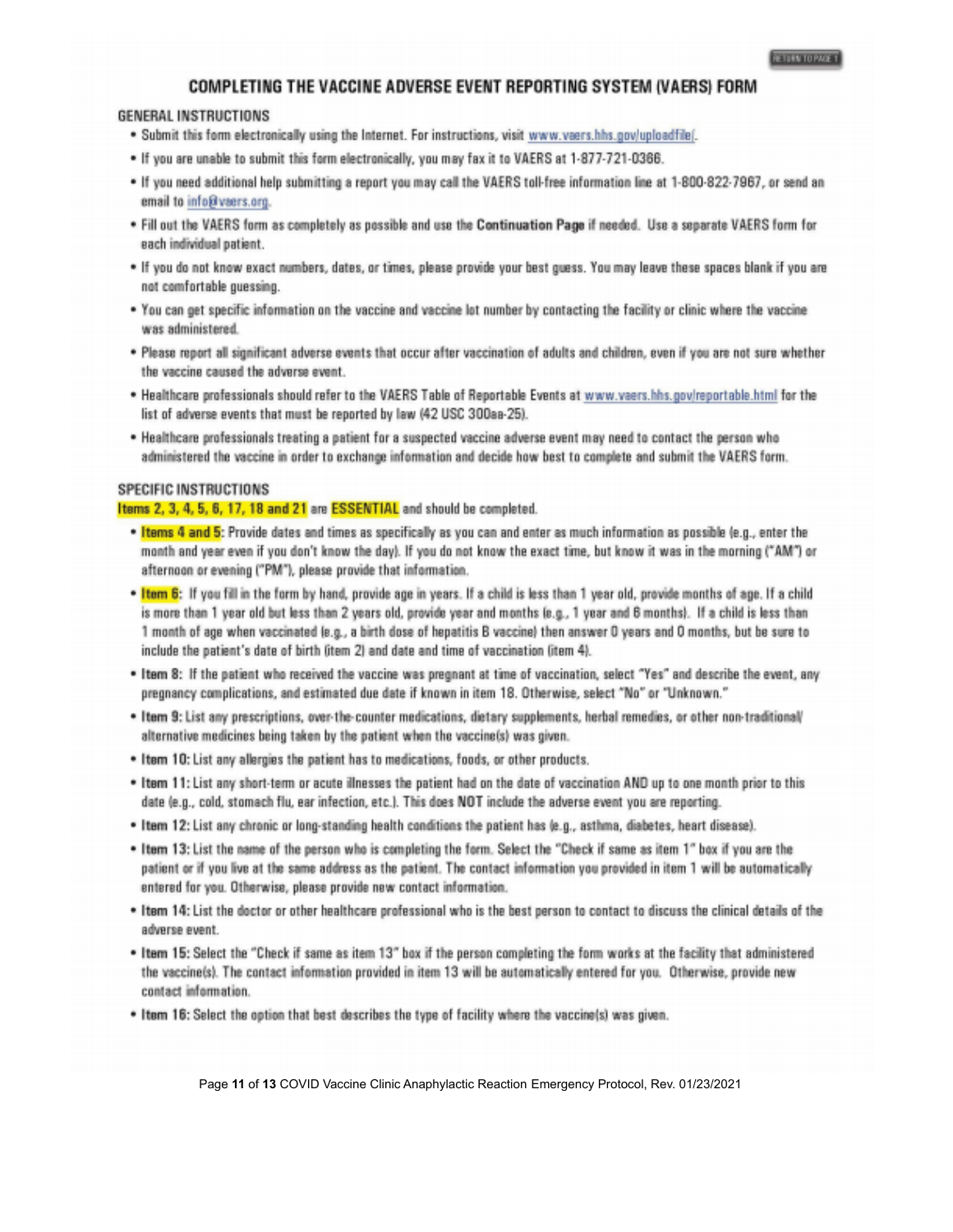#### **CONTORIE**

- . Item 17: Include only vaccines given on the date provided in item 4. The vaccine route options include:
	- · Injection/shot (intramuscular, subcutaneous, intradermal, jet injection, and unknown)
- . By mouth/oral · In nose/intranasal

· Nose

· Mouth

· Other (specify)

· Other (specify)

• Unknown

· Unknown

For body site, the options include:

- Right arm • Right thigh
- Left arm
	- Left thigh
- · Arm (side unknown) · Thigh (side unknown)

For vaccines given as a series (i.e., 2 or more doses of the same vaccine given to complete a series), list the dose number for the vaccine in the last column named "Dose number in series."

- . Item 18: Describe the adverse event(s), treatment, and outcome(s). Include signs and symptoms, when the symptoms occurred, diagnosis, and treatment. Provide specific information if you can (e.g., if patient had a fever, provide the temperature).
- . Item 19: List any medical tests and laboratory results related to the adverse event(s). Include abnormal findings as well as normal or negative findings.
- . Item 20: Select "Yes" if the patient's health is the same as it was prior to the vaccination or "No" if the patient has not returned to the same state of health prior to the vaccination, and provide details in item 18. Select "Unknown" if the patient's present condition is not known.
- . Item 21: Select the result(s) or outcome(s) for the patient. If the patient did not have any of the outcomes listed, select "None of the above." Prolongation of existing hospitalization means the patient received a vaccine during a hospital stay and an adverse event following vaccination occurred that resulted in the patient spending extra time in the hospital. Life threatening illness means you believe this adverse event could have resulted in the death of the patient.
- . Item 22: List any other vaccines the patient received within one month prior to the vaccination date listed in item 4.
- . Item 23: Describe the adverse event(s) following any previous vaccine(s). Include patient age at vaccination, dates of vaccination, vaccine type, and brand name.
- . Item 24: Check all races that apply.
- . Item 25: Check the single best answer for ethnicity.
- . Item 26: For health department use only.
- . Items 27 and 28: Complete only for U.S. Military or Department of Defense related reports. In addition to active duty service members, Reserve and National Guard members, beneficiaries include: retirees, their families, survivors, certain former spouses, and others who are registered in the Defense Enrollment Eligibility Reporting System (DEERS).

#### GENERAL INFORMATION

- . VAERS (www.vaers.hhs.gov) is a national vaccine safety monitoring system that collects information about adverse events (possible reactions or problems) that occur during or after administration of vaccines licensed in the United States.
- . VAERS protects patient identity and keeps patient identifying information confidential.
- . The Health Insurance Portability and Accountability Act (HIPAA) Privacy Rule permits reporting of protected health information to public health authorities including the Centers for Disease Control and Prevention (CDC) and U.S. Food and Drug Administration (FDA) (45 CFR § 164.512(b)).
- . VAERS accepts all reports without judging the importance of the adverse event or whether a vaccine caused the adverse event.
- . Acceptance of a VAERS report by CDC and FDA does not constitute admission that the vaccine or healthcare personnel caused or contributed to the reported event.
- . The National Vaccine Injury Compensation Program (VICP) is administered by the Health Resources and Services Administration (HRSA). The VICP is separate from the VAERS program and reporting an event to VAERS does not constitute filing a claim for compensation to the VICP (see www.hrsa.gov/vaccinecompensation/index.html).
- \* Knowingly filing a false VAERS report with the intent to mislead the Department of Health and Human Services is a violation of Federal law (18 U.S. Code § 1001) punishable by fine and imprisonment.

Page **12** of **13** COVID Vaccine Clinic Anaphylactic Reaction Emergency Protocol, Rev. 01/23/2021

## **O<sup>2</sup> Tank and Emergency Supplies Monthly Log**

Year:

| <b>SUPPLIES &amp; EQUIPMENT</b><br>exam<br>___<br>ple | .<br>JUL | AUG<br>___ | crn<br>. .<br>ا∟ت<br>$\sim$ | ост | <b>NOV</b><br>____ | DEC<br>___ | JAN |  |
|-------------------------------------------------------|----------|------------|-----------------------------|-----|--------------------|------------|-----|--|
|-------------------------------------------------------|----------|------------|-----------------------------|-----|--------------------|------------|-----|--|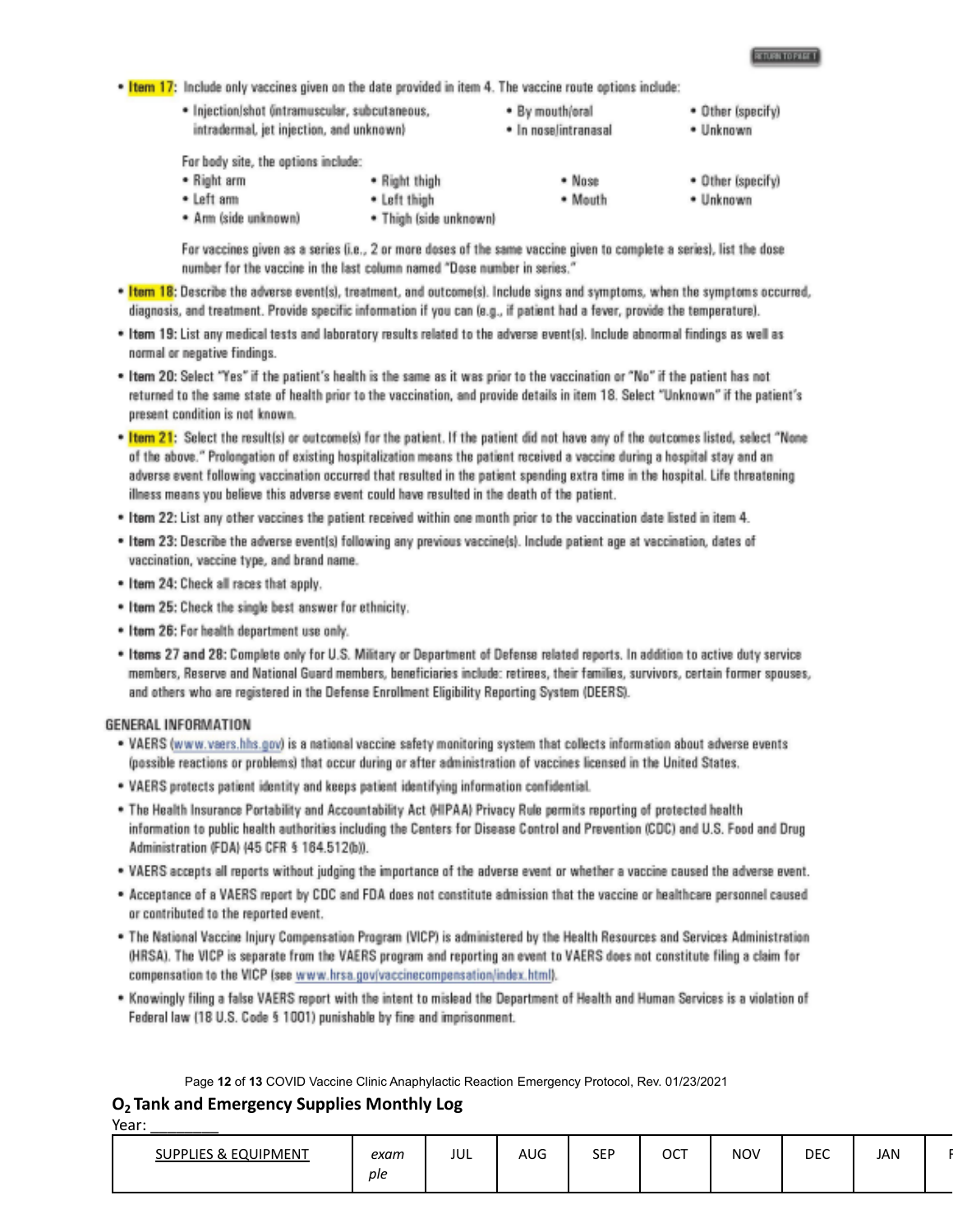|                                                                             | 12/12<br>/19            |  |  |  |  |
|-----------------------------------------------------------------------------|-------------------------|--|--|--|--|
| Oxygen Tank - 3/4 full (PSI 1500),<br>key, chain & regulator<br>attached) ^ | 2000                    |  |  |  |  |
| Dosage Chart in Emergency Kit +                                             | $\sqrt{ }$              |  |  |  |  |
| Epinephrine 1:1000 *                                                        | 12/12/2<br>1            |  |  |  |  |
| Benadryl <sup>*</sup>                                                       | 12/13/2<br>$\mathbf{1}$ |  |  |  |  |
| Bag-Valve Mask (Infant) ^                                                   | $\it 1$                 |  |  |  |  |
| Bag-Valve Mask (Pediatric) ^                                                | $\mathbf{1}$            |  |  |  |  |
| Bag-Valve Mask (Adult) ^                                                    | 1                       |  |  |  |  |
| Suction Device (Bulb Syringe) +                                             | $\sqrt{ }$              |  |  |  |  |
| Infant O2 Face Mask & Tubing ^                                              | $\it 1$                 |  |  |  |  |
| Pediatric O2 Face Mask & Tubing ^                                           | 1                       |  |  |  |  |
| Adult O2 Face Mask & Tubing ^                                               | 1                       |  |  |  |  |
| Nasal Canula (Pediatric) ^                                                  | $\it 1$                 |  |  |  |  |
| Nasal Canula (Adult) ^                                                      | $\it 1$                 |  |  |  |  |
| Nebulizer +                                                                 | $\sqrt{ }$              |  |  |  |  |
| Oral Airways +                                                              | $\sqrt{}$               |  |  |  |  |
| Tuberculin syringes with needles *                                          | 11/15/2<br>1            |  |  |  |  |
| Alcohol Wipes +                                                             | $\sqrt{ }$              |  |  |  |  |
| Albuterol SOLN/MDI*                                                         | 11/30/2<br>1            |  |  |  |  |
| Personal Protective Equipment<br>(masks, goggles,<br>gowns, gloves) +       | $\sqrt{}$               |  |  |  |  |
| Sterile Dressings +                                                         | $\sqrt{ }$              |  |  |  |  |
| Splints +                                                                   | $\sqrt{ }$              |  |  |  |  |
| <b>Staff Initials</b>                                                       | $\overline{2}$          |  |  |  |  |
|                                                                             |                         |  |  |  |  |